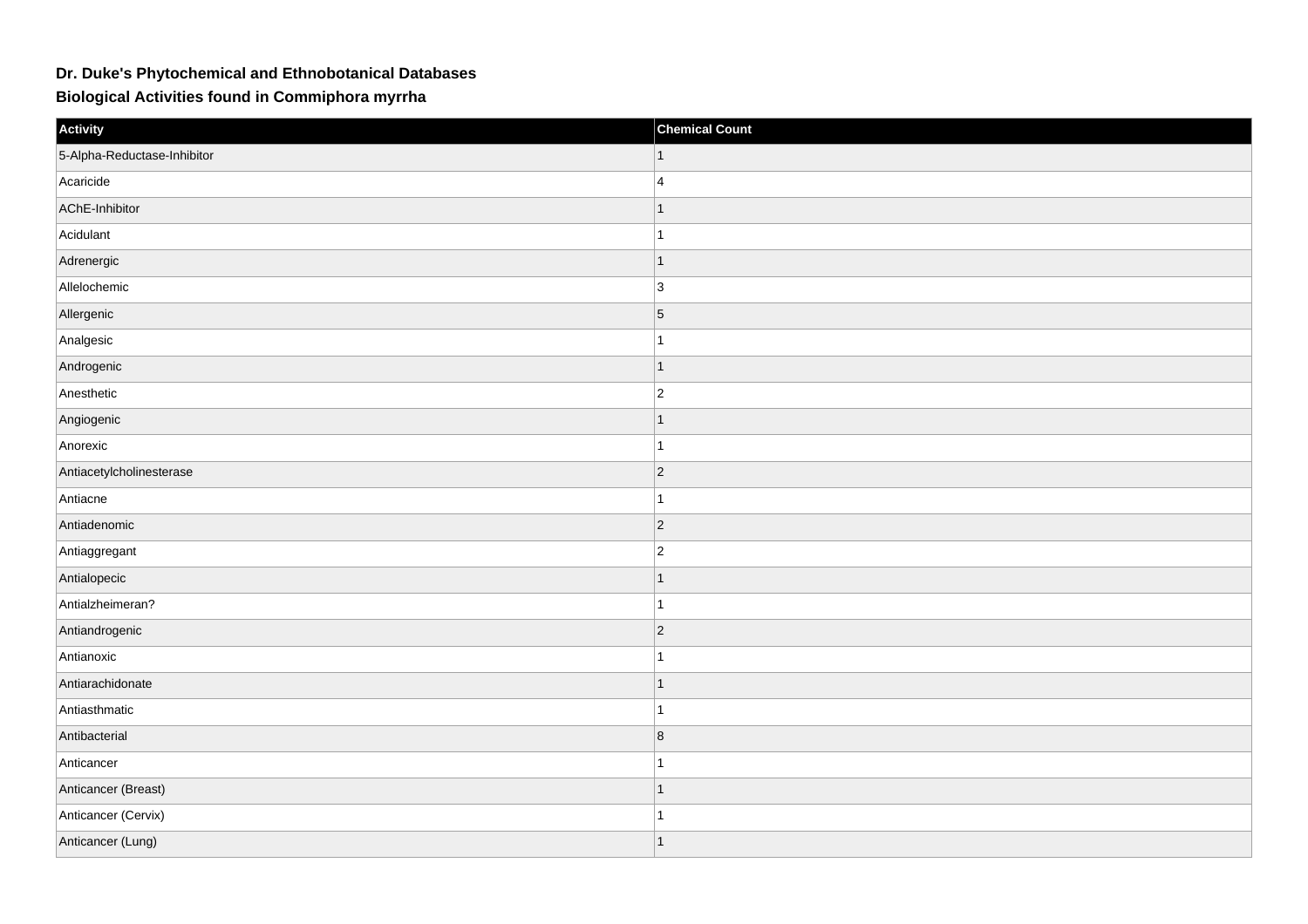| Activity                  | <b>Chemical Count</b>    |
|---------------------------|--------------------------|
| Anticonvulsant            | 1                        |
| Antidiabetic              |                          |
| AntiEBV                   |                          |
| Antiedemic                | $\vert$ 2                |
| Antienterococcic          | 1                        |
| Antiescherichic           |                          |
| Antiesophagitic           |                          |
| Antiestrogenic            | $\overline{2}$           |
| Antifeedant               | $\overline{5}$           |
| Antifertility             | 1                        |
| Antifibrinolytic          | 1                        |
| Antiflu                   | $\vert$ 2                |
| Antigenotoxic             | 1                        |
| Antigonadotrophic         |                          |
| Antiherpetic              | $\overline{2}$           |
| Antihyperlipoproteinaemic | 1                        |
| Antiinflammatory          | $\overline{5}$           |
| Antikeratotic             |                          |
| Antiklebsiellic           |                          |
| Antileukemic              | $\vert$ 2                |
| Antilithic                |                          |
| Antilymphomic             | $\vert$ 2                |
| Antimetastatic (Stomach)  |                          |
| Antimitotic               | $\overline{\phantom{a}}$ |
| Antimutagenic             | $\,6$                    |
| Antinitrosating           |                          |
| Antiobesity               | $\overline{1}$           |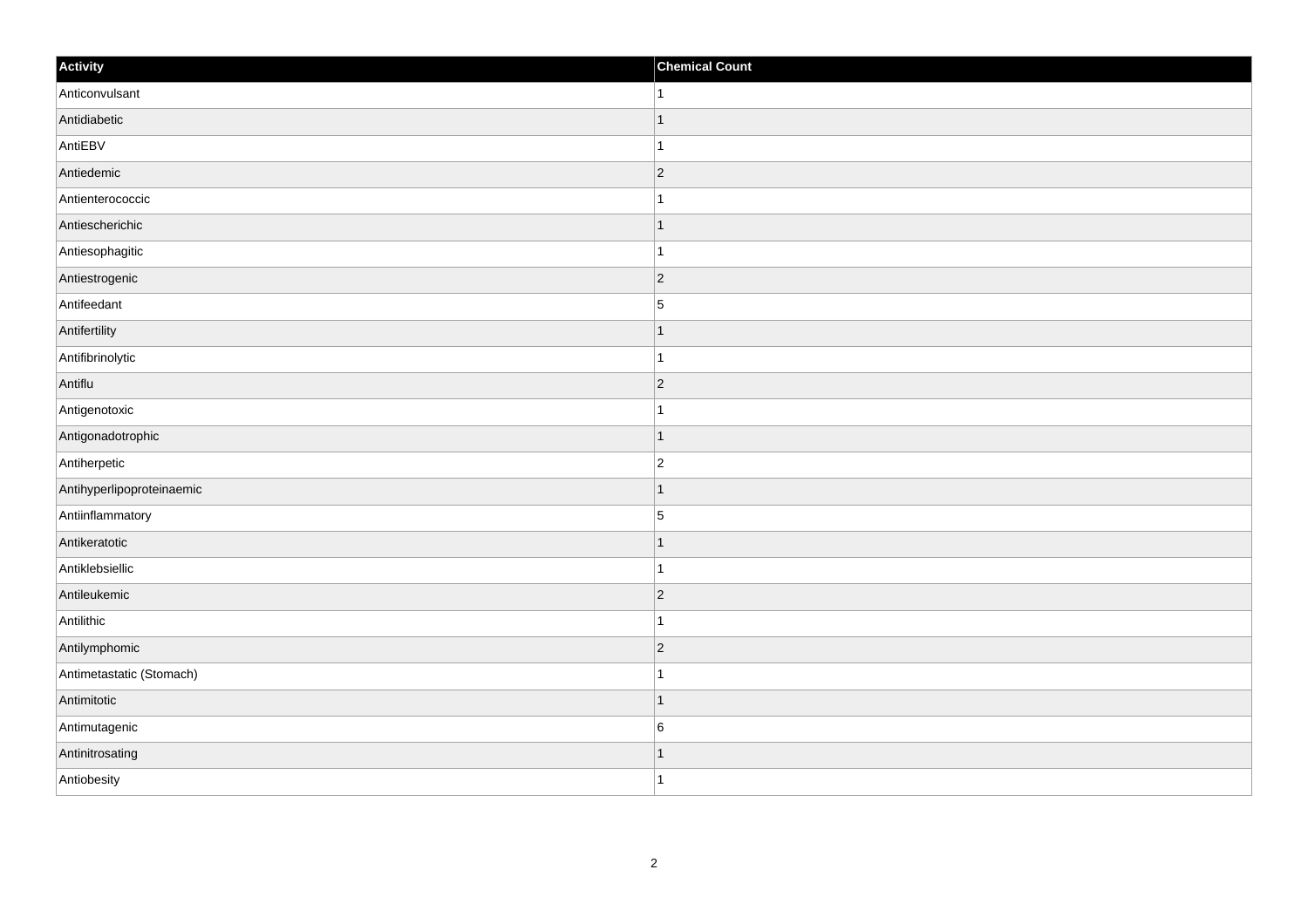| Activity             | <b>Chemical Count</b> |
|----------------------|-----------------------|
| Antiophidic          | $\vert$ 1             |
| Antiotitic           |                       |
| Antioxidant          | $\overline{5}$        |
| Antipeptic           |                       |
| Antipneumonic        | $\overline{2}$        |
| Antiprogestational   |                       |
| Antiprostaglandin    | $\vert$ 2             |
| Antiprostatadenomic  |                       |
| Antiprostatitic      |                       |
| Antipseudomonic      |                       |
| Antipyretic          | $\overline{3}$        |
| Antiradicular        |                       |
| Antisalmonella       | $\overline{4}$        |
| Antiseptic           | $\overline{5}$        |
| Antispasmodic        | $\overline{4}$        |
| Antistaphylococcic   | 3                     |
| Antisyncopic         |                       |
| Antithromboxane      |                       |
| AntiTNF              | 1                     |
| Antitumor            | $\overline{c}$        |
| Antitumor (Breast)   | $\overline{2}$        |
| Antitumor (Cervix)   |                       |
| Antitumor (Colon)    |                       |
| Antitumor (Lung)     |                       |
| Antitumor (Pancreas) | -1                    |
| Antitumor (Prostate) |                       |
| Antitumor (Stomach)  |                       |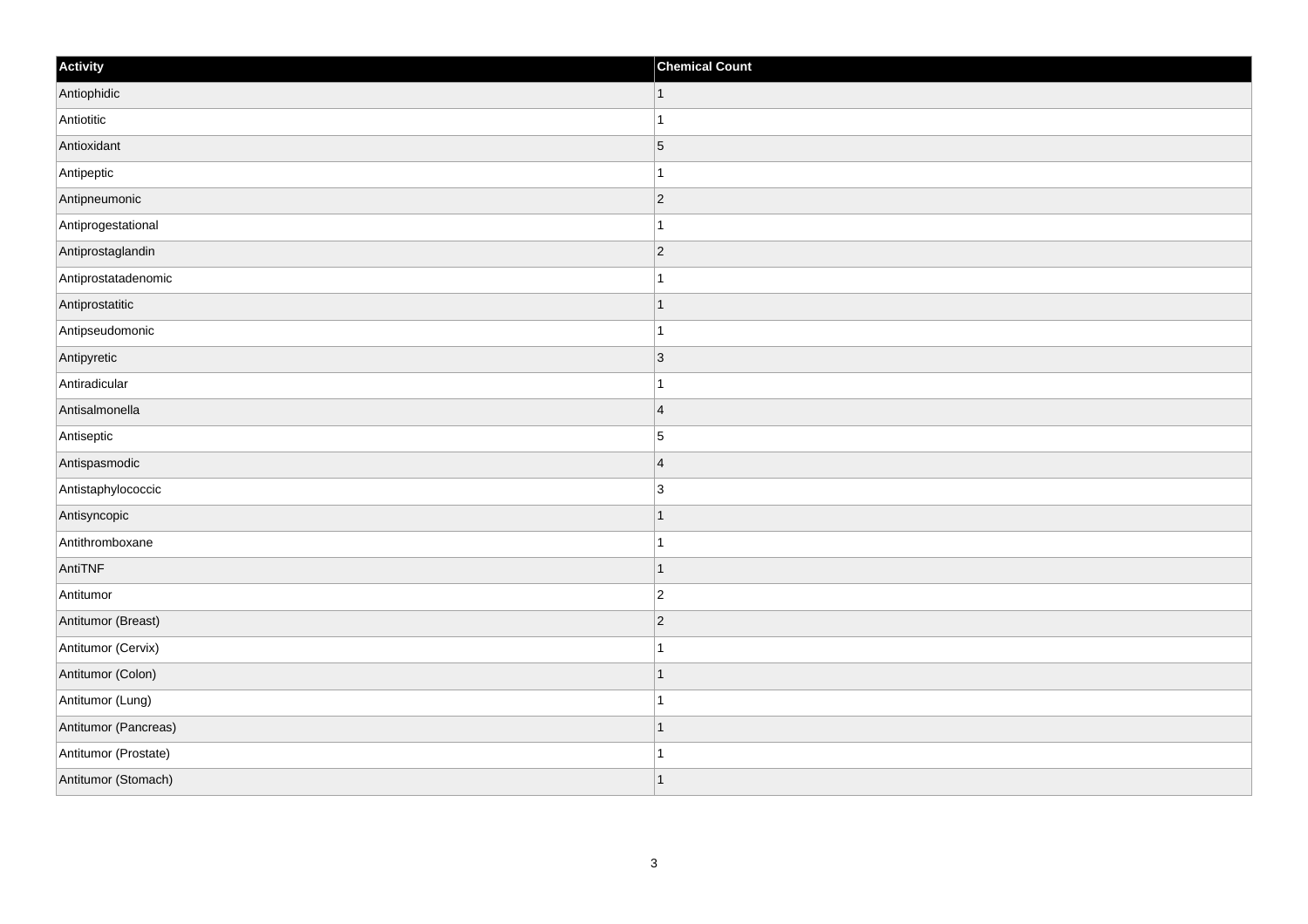| Activity              | <b>Chemical Count</b> |
|-----------------------|-----------------------|
| Antitumor-Promoter?   | $\vert$ 1             |
| Antiulcer             | $\overline{4}$        |
| Antiurease            |                       |
| Antivaginitic         | $\mathbf{1}$          |
| Antiviral             | $\,6$                 |
| Apifuge               |                       |
| Apoptotic             | $\overline{2}$        |
| Artemicide            |                       |
| Astringent            |                       |
| Bronchoprotectant     | $\vert$ 1             |
| Calcium-Antagonist    | $\overline{c}$        |
| Cancer-Preventive     | $\vert 5 \vert$       |
| Candidicide           | $\overline{3}$        |
| Candidistat           |                       |
| Carcinogenic?         |                       |
| Carminative           | $\mathbf{1}$          |
| Caspase-8-Inducer     | $\mathbf{1}$          |
| Chemopreventive       | $\overline{1}$        |
| Choleretic            | $\overline{2}$        |
| Cholesterolytic       |                       |
| Chronotropic          | $\overline{1}$        |
| Circulatory-Stimulant | $\mathbf 1$           |
| CNS-Depressant        | $\overline{c}$        |
| CNS-Inhibitor         | $\overline{1}$        |
| CNS-Stimulant         | $\overline{1}$        |
| Coleoptophile         | 1                     |
| Corrosive             | $\overline{1}$        |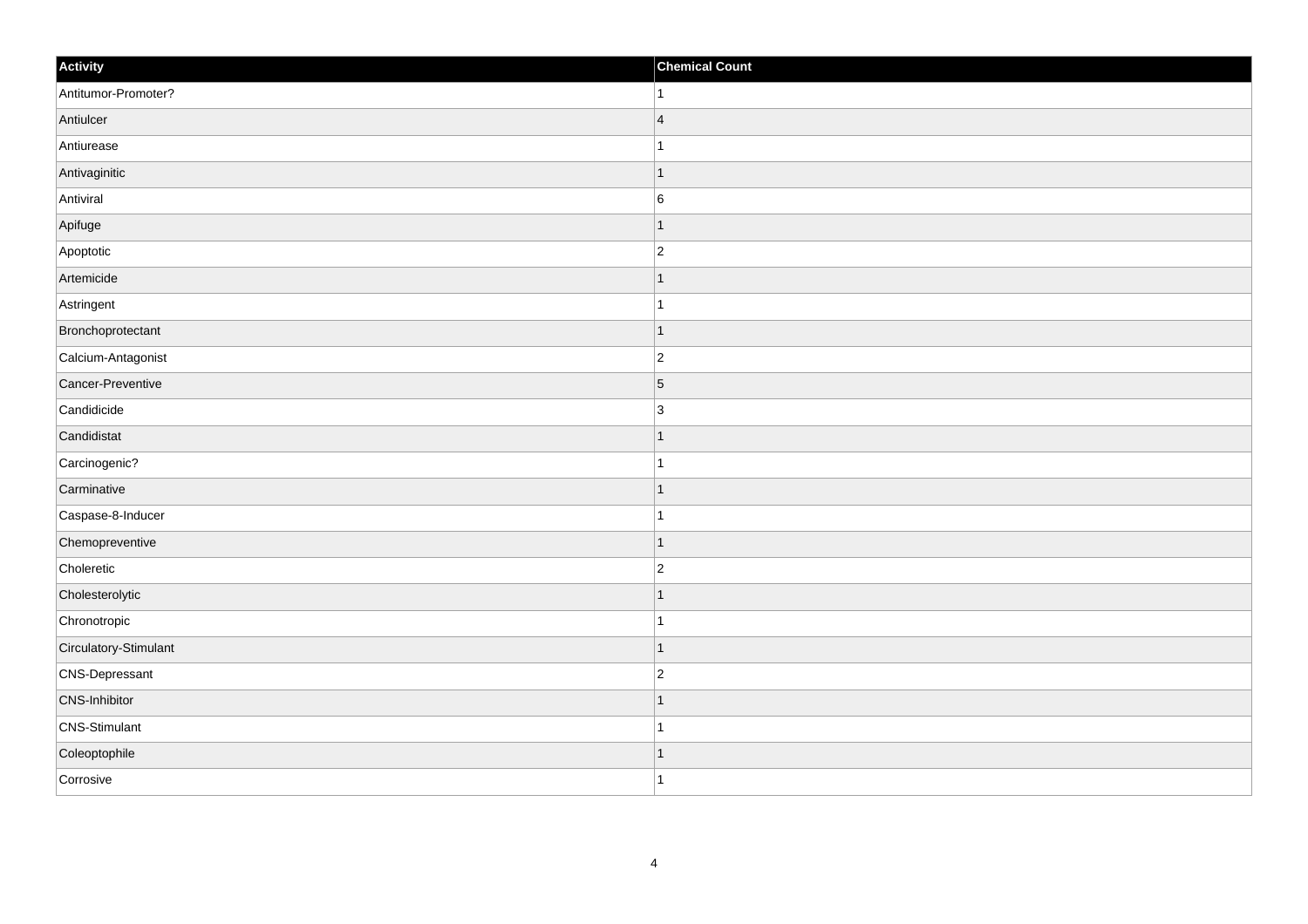| Activity                  | <b>Chemical Count</b> |
|---------------------------|-----------------------|
| Counterirritant           | $\vert$ 1             |
| COX-1-Inhibitor           | $\mathbf{1}$          |
| COX-2-Inhibitor           | $ 2\rangle$           |
| Cyclooxygenase-Inhibitor  | $\mathbf{1}$          |
| Cytochrome-P450-Inhibitor | $\mathbf 1$           |
| Cytotoxic                 | $\overline{c}$        |
| Dermatitigenic            | $\mathbf 1$           |
| Detoxicant                | $\mathbf{1}$          |
| Diagnostic                | $\mathbf 1$           |
| Dye                       | $\overline{1}$        |
| Enterocontractant         | 1                     |
| Enterorelaxant            |                       |
| Estrogenic                | $\mathbf 1$           |
| Expectorant               | $\overline{4}$        |
| Febrifuge                 | 1                     |
| FLavor                    | $\bf 8$               |
| Fumigant                  | 1                     |
| Fungicide                 | $\overline{4}$        |
| Fungiphilic               | $\vert$ 1             |
| Fungistat                 | $\overline{c}$        |
| Fungitoxic                | $\mathbf 1$           |
| Gonadotrophic             | $\mathbf{1}$          |
| GST-Inducer               | $\vert$ 1             |
| Hemolytic                 | $\overline{c}$        |
| Hepatoprotective          | $ 3\rangle$           |
| Herbicide                 | $\overline{4}$        |
| Histaminic                | $ 2\rangle$           |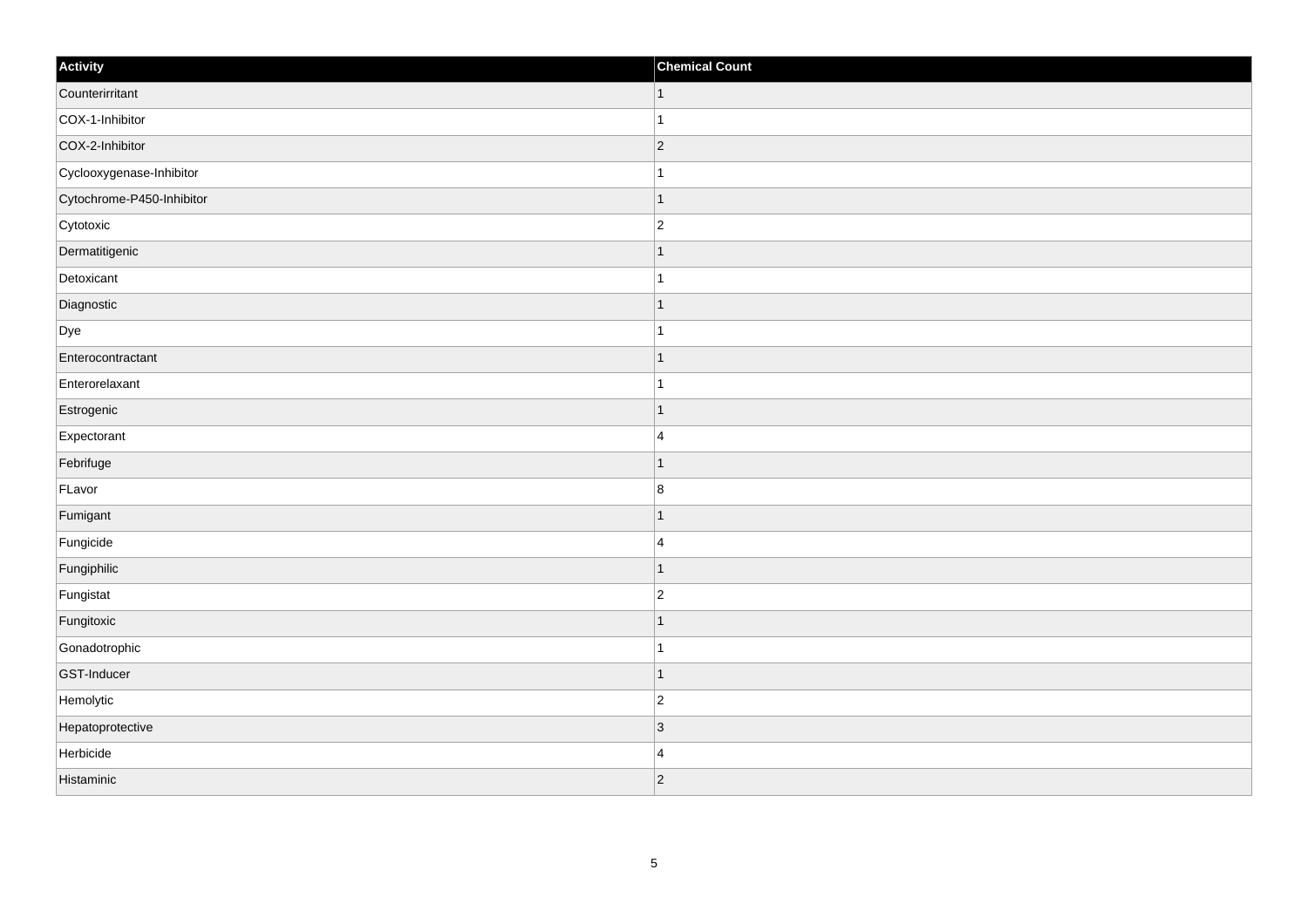| Activity                | <b>Chemical Count</b> |
|-------------------------|-----------------------|
| Hypercholesterolemic    | $\vert$ 1             |
| Hypocholesterolemic     | $ 2\rangle$           |
| Hypoglycemic            | $\vert$ 2             |
| Hypolipidemic           | $\vert$ 1             |
| Hypotensive             | $\vert$ 1             |
| Hypothermic             | $\mathbf{1}$          |
| Immunomodulator         | $\mathbf{1}$          |
| Inotropic               | $\mathbf{1}$          |
| Insecticide             | $\vert$ 4             |
| Insectifuge             | $ 3\rangle$           |
| Insectiphile            | $\vert$ 1             |
| Interleukin-6-Inhibitor | $\mathbf{1}$          |
| Irritant                | 9                     |
| Juvabional              | $\mathbf{1}$          |
| Keratitigenic           | $\vert$ 1             |
| Larvicide               | $ 2\rangle$           |
| Lipolytic               | ∣1                    |
| Lipoxygenase-Inhibitor  | $\vert$ 1             |
| Lubricant               | $\vert$ 1             |
| Monoaminergic           | $\mathbf{1}$          |
| Motor-Depressant        | $\mathbf{1}$          |
| Mucolytic               | $\vert$ 1             |
| Mutagenic               | $\mathbf{1}$          |
| Myorelaxant             | $\vert$ 1             |
| Nematicide              | $\vert$ 4             |
| Neurogenic              | $\mathbf{1}$          |
| Neurotoxic              | $\vert$ 1             |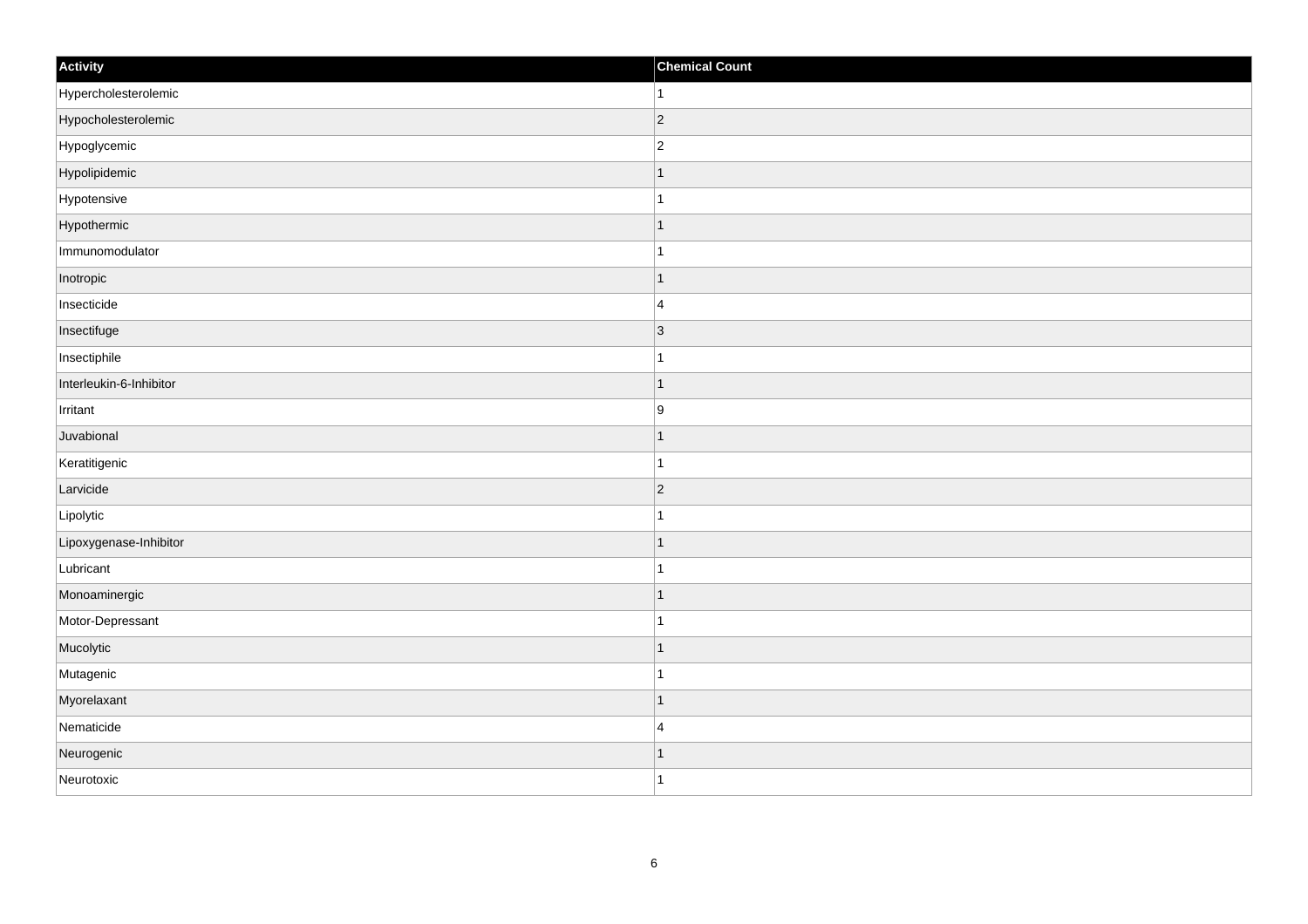| Activity                          | <b>Chemical Count</b> |
|-----------------------------------|-----------------------|
| NO-Genic                          | $\vert$ 1             |
| Ornithine-Decarboxylase-Inhibitor |                       |
| Osteolytic                        |                       |
| Ozone-Scavenger                   |                       |
| P450-2B1-Inhibitor                |                       |
| P450-Inducer                      |                       |
| Parasiticide                      | 1                     |
| Perfume                           | -1                    |
| Perfumery                         | 7                     |
| Peristaltic                       |                       |
| Pesticide                         | 13                    |
| Photosensitizer                   |                       |
| Preservative                      | -1                    |
| Propecic                          | 1                     |
| Prostaglandin-Synthesis-Inhibitor |                       |
| Protisticide                      |                       |
| Rodenticide                       | -1                    |
| Sedative                          | 7                     |
| Soap                              | 1                     |
| Spasmogenic                       | 1                     |
| Spermicide                        | $\vert$ 2             |
| Sprout-Inhibitor                  |                       |
| Sweetener                         | -1                    |
| Teratogenic                       | -1                    |
| Termiticide                       | $\vert$ 2             |
| Toxic                             |                       |
| Tranquilizer                      | $ 2\rangle$           |